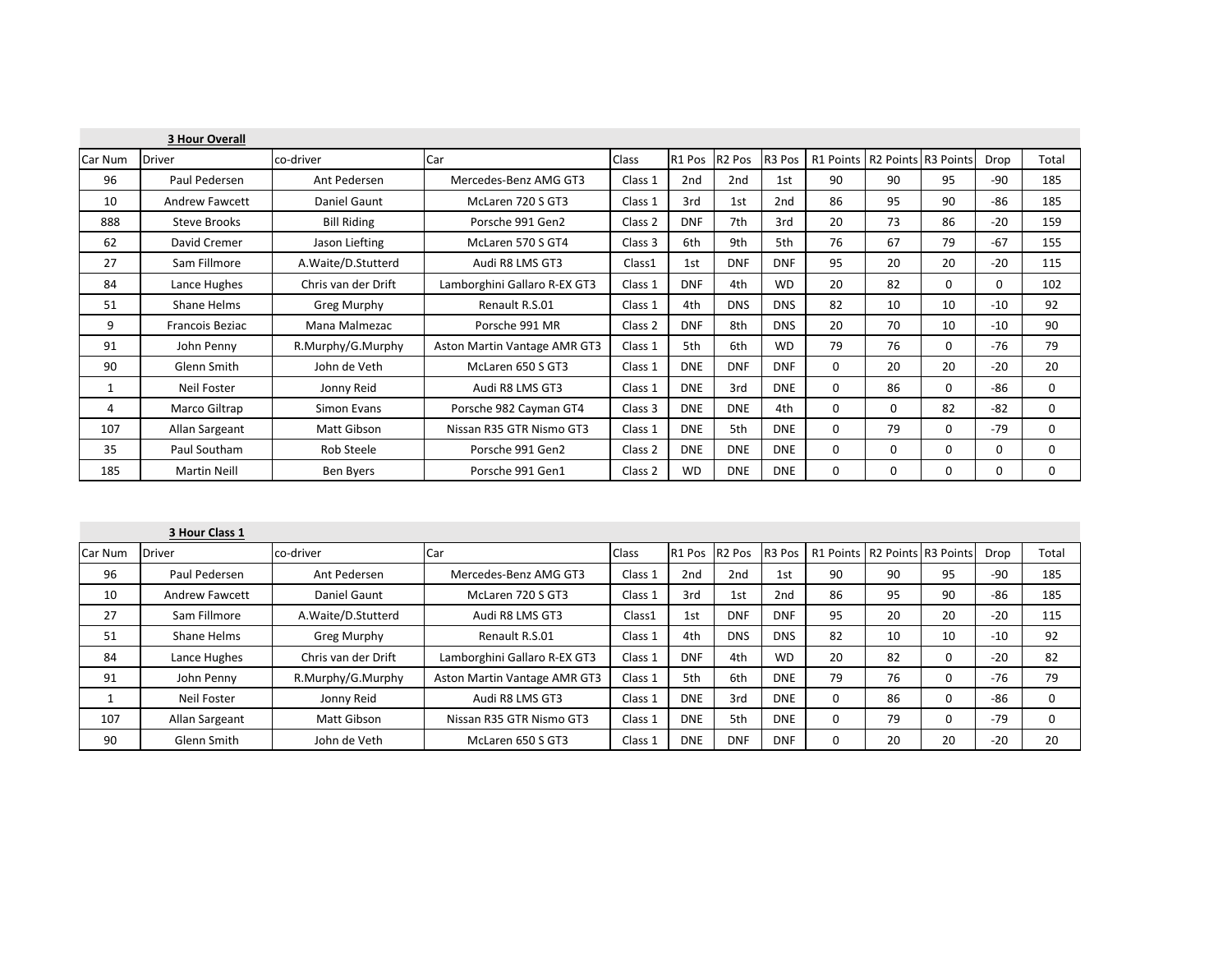|         | 3 Hour Class 2         |                    |                  |                    |            |            |            |                                                         |    |    |       |       |
|---------|------------------------|--------------------|------------------|--------------------|------------|------------|------------|---------------------------------------------------------|----|----|-------|-------|
| Car Num | Driver                 | co-driver          | <b>I</b> Car     | <b>Class</b>       |            |            |            | R1 Pos R2 Pos R3 Pos R1 Points R2 Points R3 Points Drop |    |    |       | Total |
| 888     | Steve Brooks           | <b>Bill Riding</b> | Porsche 991 Gen2 | Class <sub>2</sub> | <b>DNF</b> | 1st        | 1st        | 20                                                      | 95 | 95 | $-20$ | 190   |
|         | <b>Francois Beziac</b> | Mana Malmezac      | Porsche 991 MR   | Class 2            | <b>DNF</b> | 2nd        | <b>DNF</b> | 20                                                      | 90 |    | $-20$ | 110   |
| 35      | Paul Southam           | Rob Steele         | Porsche 991 Gen2 | Class <sub>2</sub> | <b>DNE</b> | <b>DNE</b> | <b>DNE</b> |                                                         |    |    |       |       |
| 185     | <b>Martin Neill</b>    | Ben Byers          | Porsche 991 Gen1 | Class 2            | <b>WD</b>  | <b>DNE</b> | <b>DNE</b> |                                                         |    |    |       |       |

|                | 3 Hour Class 3 |                |                        |              |            |            |                 |                                                                       |    |      |       |       |
|----------------|----------------|----------------|------------------------|--------------|------------|------------|-----------------|-----------------------------------------------------------------------|----|------|-------|-------|
| Car Num Driver |                | co-driver      | Car                    | <b>Class</b> |            |            |                 | <b>IR1 Pos IR2 Pos IR3 Pos IR1 Points IR2 Points IR3 Points IDrop</b> |    |      |       | Total |
| 62             | David Cremer   | Jason Liefting | McLaren 570 S GT4      | Class 3      | 1st        | 1st        | 2 <sub>nd</sub> | 95                                                                    | 95 | 90 l | -90 l | 190   |
|                | Marco Giltrap  | Simon Evans    | Porsche 982 Cayman GT4 | Class 3      | <b>DNE</b> | <b>DNE</b> | 1st             |                                                                       |    | 95 I | $-95$ | 0     |

|         | 1 Hour Overall        |                    |                          |         |            |                    |                    |                       |                          |    |       |       |
|---------|-----------------------|--------------------|--------------------------|---------|------------|--------------------|--------------------|-----------------------|--------------------------|----|-------|-------|
| Car Num | <b>Driver</b>         | co-driver          | Car                      | Class   | R1 Pos     | R <sub>2</sub> Pos | R <sub>3</sub> Pos | R <sub>1</sub> Points | R2 Points R3 Points Drop |    |       | Total |
| 777     | Sam Collins           |                    | Marc Gen 2 Mustang       | Class 2 | 1st        | 14th               | 1st                | 95                    | 56                       | 95 | $-56$ | 190   |
| 88      | <b>Steve Brooks</b>   | <b>Bill Riding</b> | Porsche 992              | Class 2 | 4th        | 1st                | 3rd                | 82                    | 95                       | 86 | -82   | 181   |
| 91      | Marco Schelp          |                    | BMW Z4 GT3               | Class 1 | 3rd        | 2nd                | 8th                | 86                    | 90                       | 70 | $-70$ | 176   |
| 4       | Marco Giltrap         |                    | Porsche 982 Cayman GT4   | Class 3 | 7th        | 5th                | 2nd                | 73                    | 79                       | 90 | $-73$ | 169   |
| 5       | Geoff Short           |                    | Porsche 997 Gen2         | Class 2 | 6th        | 12th               | 5th                | 76                    | 60                       | 79 | $-60$ | 155   |
| 51      | Robert Wallace        |                    | Holden Commodore VE V8ST | Class 2 | <b>DNF</b> | 3rd                | 9th                | 20                    | 86                       | 67 | $-20$ | 153   |
| 7       | <b>Nick Ross</b>      |                    | Nissan Altima L33 TLX    | Class 2 | 5th        | 9th                | <b>DNF</b>         | 79                    | 67                       | 20 | $-20$ | 146   |
| 69      | Steve Sullivan        |                    | Porsche 991 Gen1         | Class 2 | 9th        | 11th               | 10th               | 67                    | 62                       | 64 | $-62$ | 131   |
| 10      | <b>Grant Aitken</b>   |                    | Porsche 718 Cayman GT4   | Class 3 | 8th        | 13th               | 15th               | 70                    | 58                       | 54 | $-56$ | 126   |
| 83      | John Buchanan         |                    | Porsche 981 Cayman GT4   | Class 3 | <b>DNF</b> | 18th               | 13th               | 20                    | 48                       | 58 | $-20$ | 106   |
| 50      | <b>Blair McDonald</b> |                    | Holden Commodore VE V8ST | Class 2 | <b>DNF</b> | 4th                | <b>DNS</b>         | 20                    | 82                       | 10 | $-10$ | 102   |
| 19      | John Midgley          |                    | Ford Falcon FG V8ST      | Class 2 | 2nd        | <b>DNE</b>         | <b>DNF</b>         | 90                    | 0                        | 20 | $-20$ | 90    |
| 35      | Paul Southam          | Rob Steele         | Porsche 991 Gen2         | Class 2 | <b>DNE</b> | 6th                | 4th                | 0                     | 76                       | 82 | $-76$ | 82    |
| 22      | Luke Manson           |                    | Porsche 991 Gen 2        | Class 2 | <b>DNE</b> | 7th                | 6th                | 0                     | 73                       | 76 | $-73$ | 76    |
| 444     | <b>Grant Baguley</b>  |                    | <b>BMW E46 M3</b>        | Class 4 | <b>DNE</b> | 10th               | 7th                | $\Omega$              | 64                       | 73 | $-64$ | 73    |
| 84      | Adam Julian           |                    | Porsche 997 Gen2         | Class 2 | <b>DNE</b> | 8th                | 11th               | 0                     | 70                       | 62 | $-62$ | 70    |
| 17      | <b>Todd Murphy</b>    |                    | Hyundai i45 V8ST         | Class 2 | 10th       | 16th               | <b>DNE</b>         | 64                    | 52                       | 0  | $-52$ | 64    |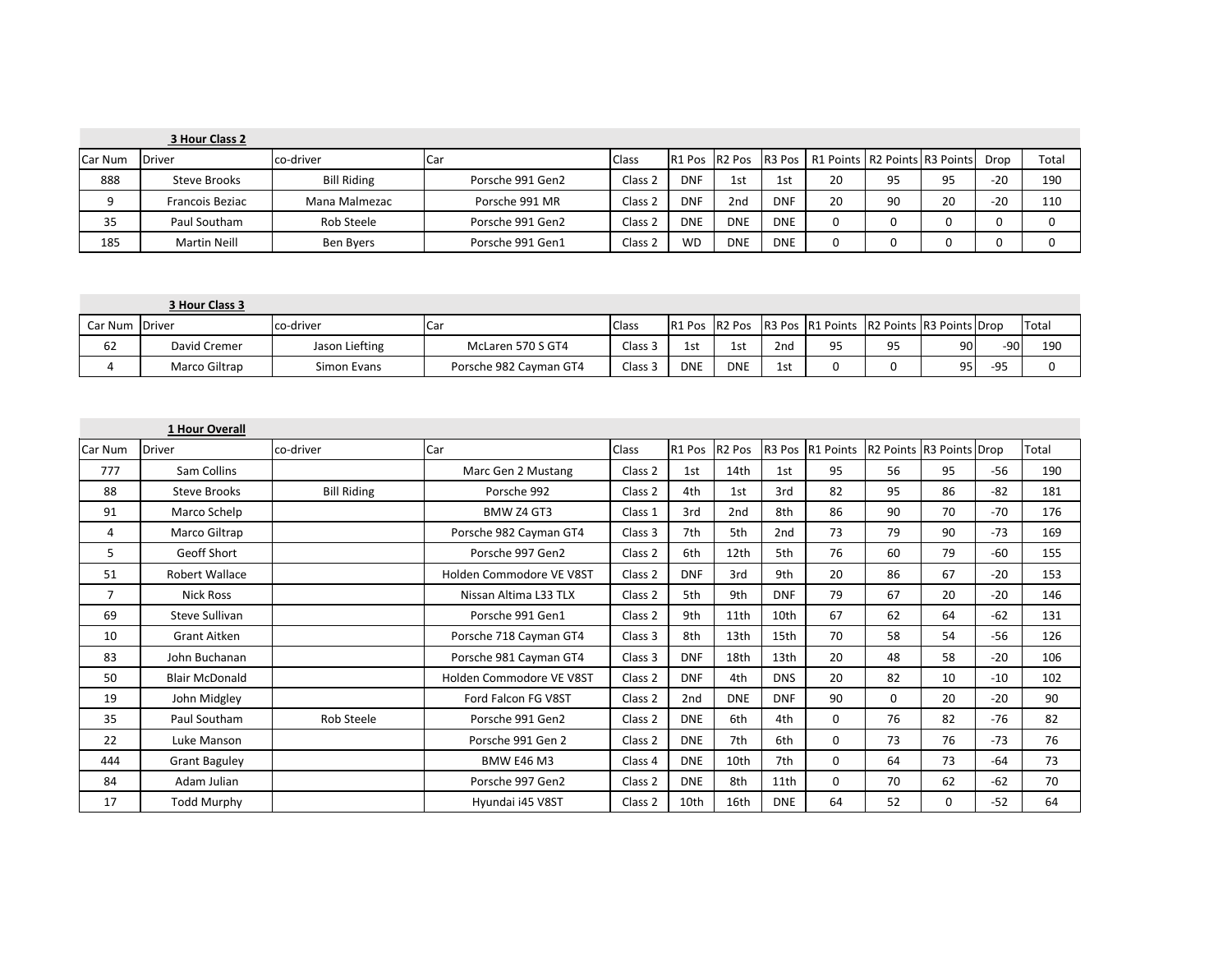|     | Jono McFarlane            |              | Mercedes-Benz AMG GT4         | Class 3 | <b>DNE</b> | <b>DNE</b> | 12th       |    |          | 60       | $-60$ | 0        |
|-----|---------------------------|--------------|-------------------------------|---------|------------|------------|------------|----|----------|----------|-------|----------|
| 12  | Ray Williams              | Oilver Saxon | Porsche 981 Cayman GT4        | Class 3 | <b>DNE</b> | <b>DNE</b> | 14th       | 0  | 0        | 56       | $-56$ | 0        |
| 24  | Rob Williams              |              | Porsche 997 Gen2              | Class 2 | <b>DNE</b> | 15th       | <b>WD</b>  | 0  | 54       | $\Omega$ | -54   | 0        |
| 161 | Charles Rollo             |              | Toyota AE86 Levin Turbo       | Class 4 | <b>DNE</b> | <b>DNE</b> | 16th       | 0  | $\Omega$ | 52       | $-52$ | 0        |
| 42  | Heremana Malmezac         | Kieran Doe   | Porsche 718 Cayman GT4        | Class 3 | <b>DNE</b> | 17th       | <b>DNE</b> | 0  | 50       | $\Omega$ | $-50$ | 0        |
| 56  | Daniel Cropp              | Nigel Kiddey | Honda Civic EG 2.4            | Class 4 | <b>DNE</b> | <b>DNE</b> | 17th       | 0  | 0        | 50       | $-50$ | 0        |
| 40  | <b>Brady Wild</b>         | Simon Evans  | Holden Commodore VF V8ST      | Class 2 | <b>DNE</b> | <b>DNE</b> | <b>DNF</b> | 0  | 0        | 20       | $-20$ | 0        |
| 59  | Andrew Anderson           |              | Ford Falcon BA TL V8          | Class 3 | <b>DNS</b> | <b>DNE</b> | <b>DNE</b> | 10 | $\Omega$ | $\Omega$ | $-10$ | 0        |
| 185 | <b>Martin Neill</b>       | Ben Byers    | Porsche 991 Gen1              | Class 2 | <b>DNS</b> | <b>WD</b>  | <b>WD</b>  | 10 | 0        | $\Omega$ | $-10$ | 0        |
| 9   | Francois Beziac           | Kieran Doe   | Porsche 991 MR                | Class 2 | <b>DNE</b> | <b>DNE</b> | <b>DNS</b> | 0  | 0        | 10       | $-10$ | 0        |
| 55  | Gene Rollinson            |              | Porsche 991.2                 | Class 2 | <b>DNE</b> | <b>DNE</b> | <b>DNS</b> | 0  | $\Omega$ | 10       | $-10$ | 0        |
| 14  | Dave O'Leary              |              | <b>Chevrolet Corvette GT3</b> | Class 1 | <b>DNE</b> | <b>DNE</b> | <b>DNS</b> | 0  | 0        | 10       | $-10$ | 0        |
| 26  | ochlainn Fitzgerald-Symes |              | Porsche 997 Gen2              | Class 2 | <b>WD</b>  | <b>WD</b>  | <b>WD</b>  | 0  | $\Omega$ | $\Omega$ | 0     | $\Omega$ |
| 72  | Zac Sitchbury             |              | Toyota 86                     | Class 5 | <b>DNE</b> | <b>DNE</b> | <b>WD</b>  | 0  |          | 0        | 0     | $\Omega$ |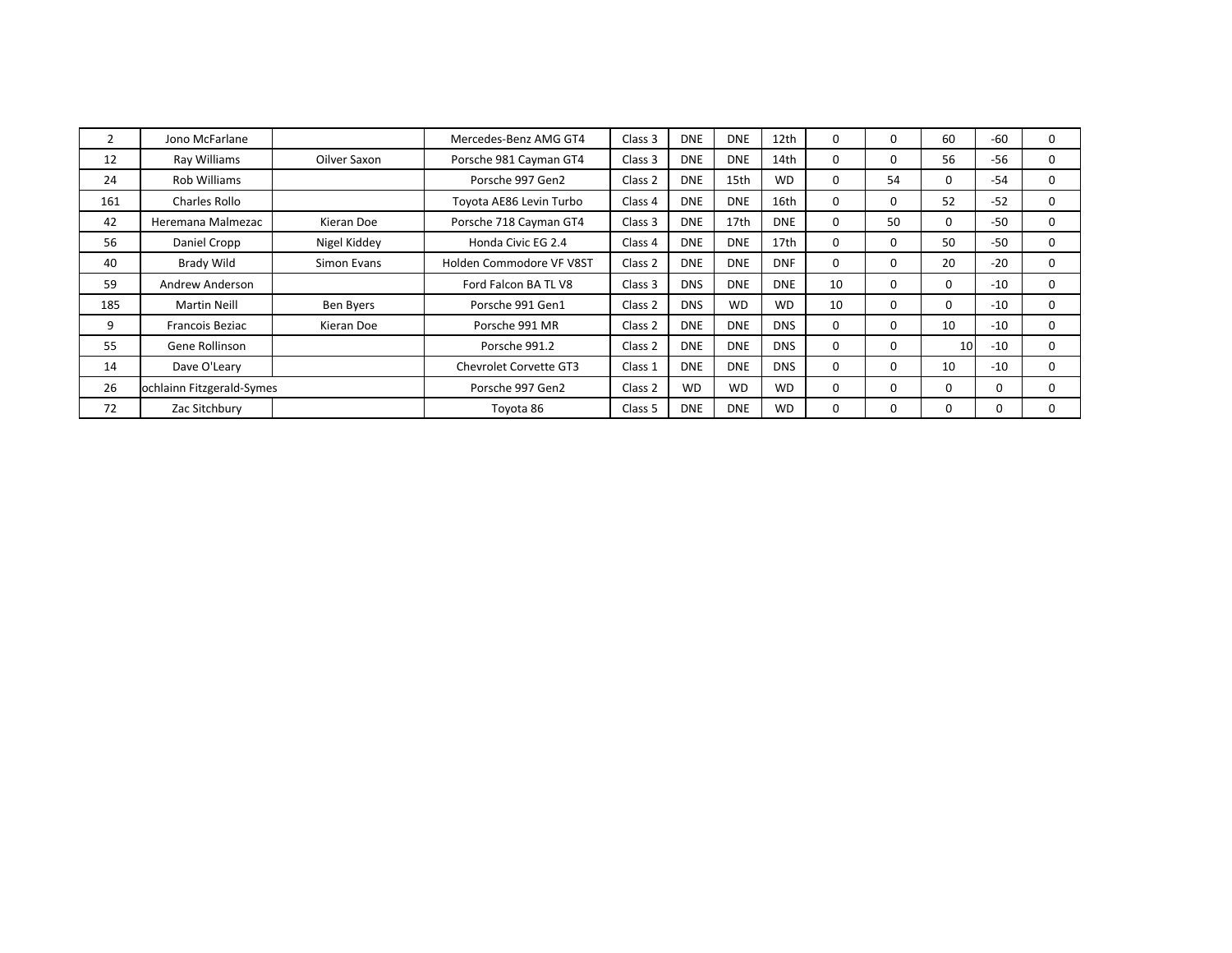|         | 1 Hour Class 1 |           |                        |              |            |            |            |                                                         |    |       |       |       |
|---------|----------------|-----------|------------------------|--------------|------------|------------|------------|---------------------------------------------------------|----|-------|-------|-------|
| Car Num | Driver         | co-driver | <b>I</b> Car           | <b>Class</b> |            |            |            | R1 Pos R2 Pos R3 Pos R1 Points R2 Points R3 Points Drop |    |       |       | Total |
| 91      | Marco Schelp   |           | BMW Z4 GT3             | Class 1      | 1st        | <b>100</b> | 1st        | 95                                                      | ٩S | ΩE    | $-95$ | 190   |
| 14      | Dave O'Leary   |           | Chevrolet Corvette GT3 | Class 1      | <b>DNE</b> | <b>DNE</b> | <b>DNS</b> |                                                         |    | $-10$ |       | $-10$ |

|         | 1 Hour Class 2            |                    |                          |         |                 |                    |                 |             |                          |          |       |       |
|---------|---------------------------|--------------------|--------------------------|---------|-----------------|--------------------|-----------------|-------------|--------------------------|----------|-------|-------|
| Car Num | <b>Driver</b>             | co-driver          | Car                      | Class   | R1 Pos          | R <sub>2</sub> Pos | R3 Pos          | R1 Points   | R2 Points R3 Points Drop |          |       | Total |
| 777     | Sam Collins               |                    | Marc Gen 2 Mustang       | Class 2 | 1st             | 10th               | 1st             | 95          | 64                       | 95       | $-64$ | 190   |
| 88      | <b>Steve Brooks</b>       | <b>Bill Riding</b> | Porsche 992              | Class 2 | 3rd             | 1st                | 2 <sub>nd</sub> | 86          | 95                       | 90       | $-86$ | 185   |
| 51      | Robert Wallace            |                    | Holden Commodore VE V8ST | Class 2 | <b>DNF</b>      | 2 <sub>nd</sub>    | 6th             | 20          | 90                       | 76       | $-20$ | 166   |
| 5       | Geoff Short               |                    | Porsche 997 Gen2         | Class 2 | 5th             | 9th                | 4th             | 79          | 67                       | 82       | $-67$ | 161   |
| 7       | <b>Nick Ross</b>          |                    | Nissan Altima L33 TLX    | Class 2 | 4th             | 7th                | <b>DNF</b>      | 82          | 73                       | 20       | $-20$ | 155   |
| 69      | Steve Sullivan            |                    | Porsche 991 Gen1         | Class 2 | 6th             | 8th                | 7th             | 76          | 70                       | 73       | $-70$ | 149   |
| 50      | <b>Blair McDonald</b>     |                    | Holden Commodore VE V8ST | Class 2 | <b>DNF</b>      | 3rd                | <b>DNS</b>      | 20          | 86                       | 10       | $-10$ | 106   |
| 19      | John Midgley              |                    | Ford Falcon FG V8ST      | Class 2 | 2 <sub>nd</sub> | <b>DNE</b>         | <b>DNF</b>      | 90          | 0                        | 20       | $-20$ | 90    |
| 35      | Paul Southam              | <b>Rob Steele</b>  | Porsche 991 Gen2         | Class 2 | <b>DNE</b>      | 4th                | 3rd             | 0           | 82                       | 86       | $-82$ | 86    |
| 22      | Luke Manson               |                    | Porsche 991 Gen2         | Class 2 | <b>DNE</b>      | 5th                | 5th             | $\mathbf 0$ | 79                       | 79       | $-79$ | 79    |
| 84      | Adam Julian               |                    | Porsche 997 Gen2         | Class 2 | <b>DNE</b>      | 6th                | 8th             | 0           | 76                       | 70       | $-70$ | 76    |
| 17      | Todd Murphy               |                    | Hyundai i45 V8ST         | Class 2 | 7th             | 11th               | <b>DNE</b>      | 73          | 62                       | 0        | $-62$ | 73    |
| 24      | <b>Rob Williams</b>       |                    | Porsche 997 Gen2         | Class 2 | <b>DNE</b>      | 10th               | <b>WD</b>       | 0           | 64                       | 0        | -64   | 0     |
| 40      | Brady Wild                | Simon Evans        | Holden Commodore VF V8ST | Class 2 | <b>DNE</b>      | <b>DNE</b>         | <b>DNF</b>      | 0           | 0                        | 20       | $-20$ | 0     |
| 185     | <b>Martin Neill</b>       | Ben Byers          | Porsche 991 Gen1         | Class 2 | <b>DNS</b>      | <b>WD</b>          | <b>WD</b>       | 10          | $\Omega$                 | $\Omega$ | $-10$ | 0     |
| 9       | Francois Beziac           | Kieran Doe         | Porsche 991 MR           | Class 2 | <b>DNE</b>      | <b>DNE</b>         | <b>DNS</b>      | 0           | 0                        | 10       | $-10$ | 0     |
| 55      | Gene Rollinson            |                    | Porsche 991              | Class 2 | <b>DNE</b>      | <b>DNE</b>         | <b>DNS</b>      | 0           | 0                        | 10       | $-10$ | 0     |
| 26      | ochlainn Fitzgerald-Symes |                    | Porsche 997 Gen2         | Class 2 | <b>WD</b>       | <b>WD</b>          | <b>WD</b>       | 0           | 0                        | 0        | 0     | 0     |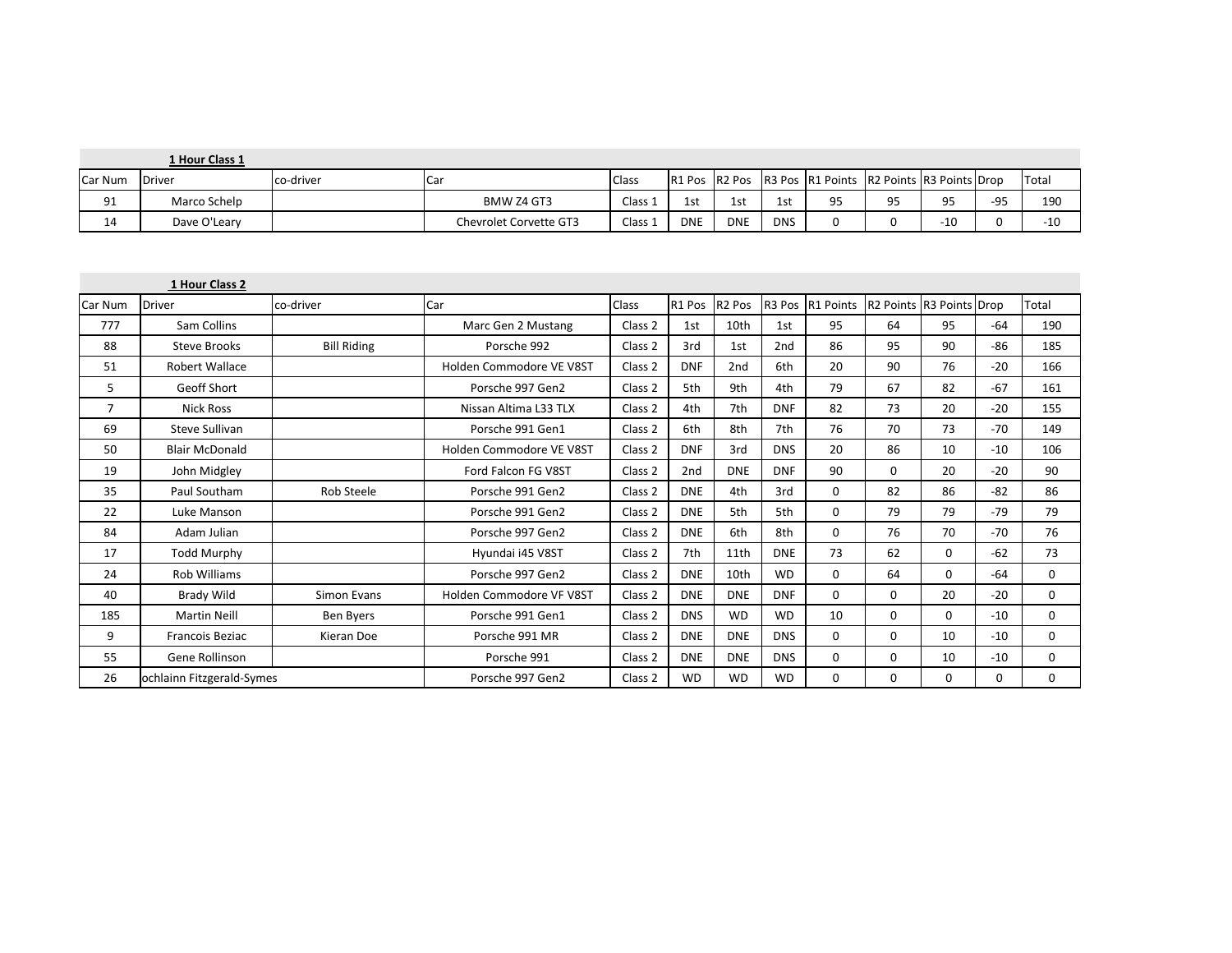|         | 1 Hour Class 3    |               |                        |         |                 |                 |                 |                                                         |    |    |       |              |
|---------|-------------------|---------------|------------------------|---------|-----------------|-----------------|-----------------|---------------------------------------------------------|----|----|-------|--------------|
| Car Num | <b>Driver</b>     | co-driver     | <b>Car</b>             | Class   |                 |                 |                 | R1 Pos R2 Pos R3 Pos R1 Points R2 Points R3 Points Drop |    |    |       | Total        |
| 4       | Marco Giltrap     |               | Porsche 982 Cayman GT4 | Class 3 | 1st             | 1st             | 1st             | 95                                                      | 95 | 95 | $-95$ | 190          |
| 10      | Grant Aitken      |               | Porsche 718 Cayman GT4 | Class 3 | 2 <sub>nd</sub> | 2 <sub>nd</sub> | 5th             | 90                                                      | 90 | 79 | $-79$ | 180          |
| 83      | John Buchanan     |               | Porsche 981 Cayman GT4 | Class 3 | <b>DNF</b>      | 4th             | 3rd             | 20                                                      | 82 | 86 | $-20$ | 168          |
|         | Jono McFarlane    |               | Mercedes-Benz AMG GT4  | Class 3 | <b>DNE</b>      | <b>DNE</b>      | 2 <sub>nd</sub> | 0                                                       |    | 90 | $-90$ | 0            |
| 42      | Heremana Malmezac | Kieran Doe    | Porsche 981 Cayman GT4 | Class 3 | <b>DNE</b>      | 3rd             | <b>DNE</b>      |                                                         | 86 |    | -86   |              |
| 12      | Rav Williams      | Oilver Saxton | Porsche 981 Cayman GT4 | Class 3 | <b>DNE</b>      | <b>DNE</b>      | 4th             |                                                         |    | 82 | $-82$ | 0            |
| 59      | Andrew Anderson   |               | Ford Falcon BA TL V8   | Class 3 | <b>DNS</b>      | <b>DNE</b>      | <b>DNE</b>      | 10                                                      |    |    | $-10$ | <sup>0</sup> |

|         | 1 Hour Class 4       |              |                         |         |            |            |                 |                                                         |    |    |       |               |
|---------|----------------------|--------------|-------------------------|---------|------------|------------|-----------------|---------------------------------------------------------|----|----|-------|---------------|
| Car Num | <b>Driver</b>        | co-driver    | <b>Car</b>              | Class   |            |            |                 | R1 Pos R2 Pos R3 Pos R1 Points R2 Points R3 Points Drop |    |    |       | <b>ITotal</b> |
| 444     | <b>Grant Baguley</b> |              | BMW E46 M3              | Class 4 | <b>DNE</b> | 1st        | 1st             |                                                         | 95 | 05 | $-95$ | 95            |
| 161     | Charles Rollo        |              | Toyota AE86 Levin Turbo | Class 4 | <b>DNE</b> | <b>DNE</b> | 2 <sub>nd</sub> |                                                         |    | 90 | -90   |               |
| 56      | Daniel Cropp         | Nigel Kiddev | Honda Civic EG 2.4      | Class 4 | <b>DNE</b> | <b>DNE</b> | 3rd             |                                                         |    | 86 | -86   |               |

|                       | 1 Hour Class 5 |              |           |        |               |            |           |                  |                          |  |               |
|-----------------------|----------------|--------------|-----------|--------|---------------|------------|-----------|------------------|--------------------------|--|---------------|
| Car Num               | <b>Driver</b>  | co-driver    | ıCa       | Class  | R1 Pos R2 Pos |            |           | R3 Pos R1 Points | R2 Points R3 Points Drop |  | <b>ITotal</b> |
| $\overline{ }$<br>. . | Zac Sitchbury  | Clint Barber | Toyota 86 | Class. | <b>DNE</b>    | <b>DNE</b> | <b>WD</b> |                  |                          |  |               |

|         | 2 Hour Overall        |                    |                            |                |      |      |            |                                                         |    |    |       |       |
|---------|-----------------------|--------------------|----------------------------|----------------|------|------|------------|---------------------------------------------------------|----|----|-------|-------|
| Car Num | Driver                | co-driver          | <b>Car</b>                 | <b>Class</b>   |      |      |            | R1 Pos R2 Pos R3 Pos R1 Points R2 Points R3 Points Drop |    |    |       | Total |
| 64      | David Whitburn        | <b>Graham Ball</b> | BMW E92                    | <b>Class A</b> | 1st  | 3rd  | 2nd        | 95                                                      | 86 | 90 | $-86$ | 185   |
| 94      | Simon Ussher          | Jake Stoneman      | Ford Falcon FG V8 Ute      | <b>Class A</b> | 7th  | 11th | 1st        | 73                                                      | 62 | 95 | $-62$ | 168   |
| 11      | <b>William Morton</b> | Tom Alexander      | Tovota 86                  | Class C        | 4th  | 4th  | 9th        | 82                                                      | 82 | 67 | $-67$ | 164   |
| 28      | Chris Wall            | A.Simon/L.Hammond  | Honda Civic                | Class C        | 5th  | 6th  | 6th        | 79                                                      | 76 | 76 | $-76$ | 155   |
| 700     | <b>Philip Ross</b>    | Shane Dias         | Holden Commodore VE V8 Ute | <b>Class A</b> | 8th  | 8th  | 7th        | 70                                                      | 70 | 73 | $-70$ | 143   |
| 57      | Paul Fougere          | Alex Fougere       | Holden Commodore VE V8 Ute | <b>Class A</b> | 15th | 13th | 4th        | 54                                                      | 58 | 82 | $-54$ | 140   |
| 23      | <b>Greg Kroef</b>     | P.Manuell/B.Kroef  | Ford Falcon FG V8 Ute      | <b>Class A</b> | 3rd  | 16th | <b>DNF</b> | 86                                                      | 52 | 20 | $-20$ | 138   |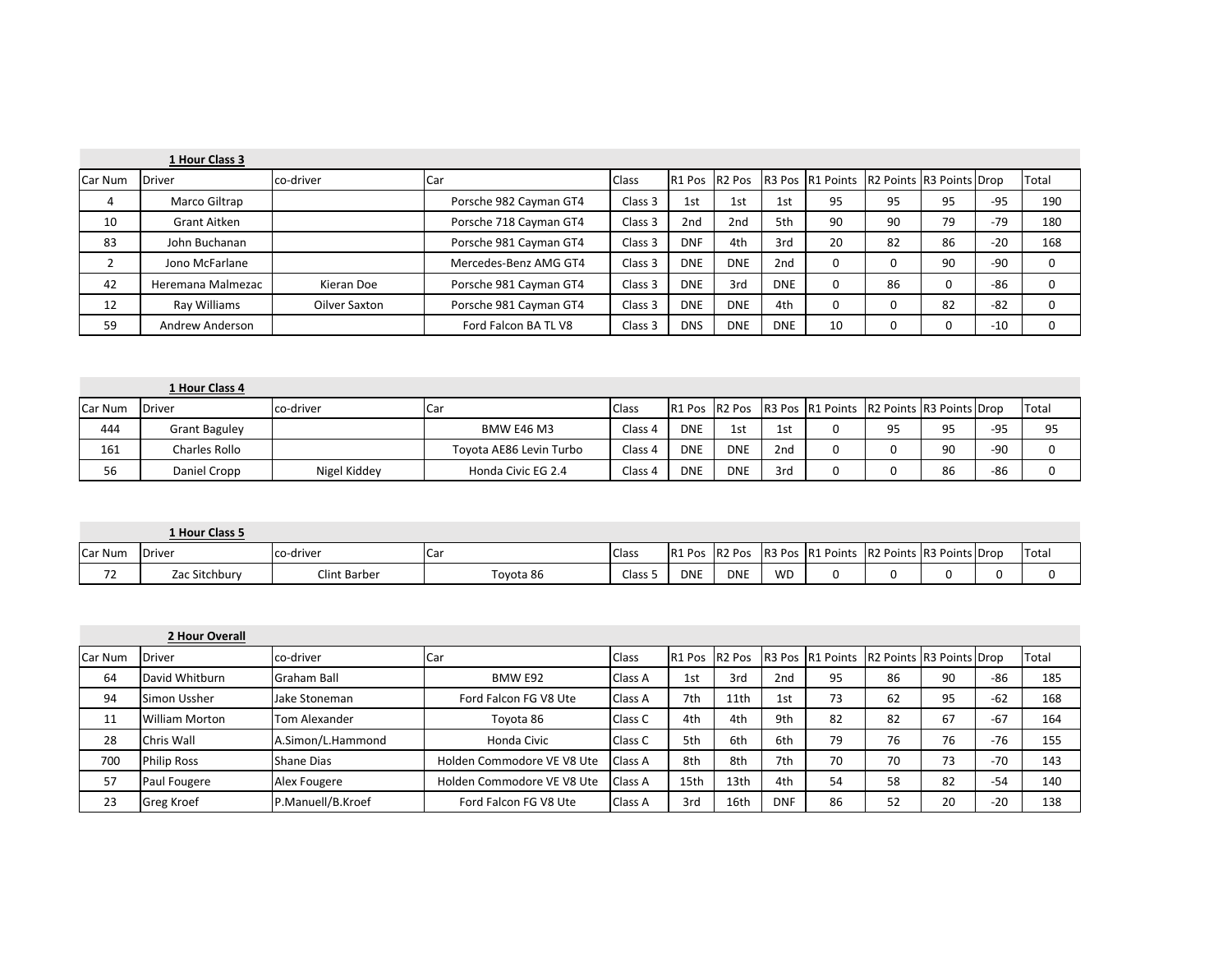| 999            | Donovan O'Neil          | <b>Bruce Simmonds</b>    | <b>Toyota Celica</b>       | Class C | 10th       | 18th       | 10th       | 64       | 48       | 64       | $-48$ | 128      |
|----------------|-------------------------|--------------------------|----------------------------|---------|------------|------------|------------|----------|----------|----------|-------|----------|
| 50             | Codie Banks             | <b>Russell Brock</b>     | <b>BMW E36 323</b>         | Class B | 9th        | 17th       | 13th       | 67       | 50       | 58       | $-50$ | 125      |
| 90             | David Thomsen           | Josh Donohue             | Mitsubishi Mirage          | Class C | <b>DNF</b> | 9th        | 16th       | 20       | 67       | 52       | $-20$ | 119      |
| 31             | <b>Glenn Richards</b>   | <b>Bea Vear</b>          | Nissan Primera             | Class C | 12th       | 19th       | <b>DNF</b> | 60       | 46       | 20       | $-20$ | 106      |
| 123            | <b>Brendan Murphy</b>   | <b>Brock Cooley</b>      | Seat Leon Supercopa        | Class B | 2nd        | 2nd        | <b>WD</b>  | 90       | 90       | $\Omega$ | -90   | 90       |
| 24             | Mark Leonard            | Corbon Sprague           | Honda Integra DC 5         | Class C | 6th        | <b>WD</b>  | 5th        | 76       | $\Omega$ | 79       | $-76$ | 79       |
| 9              | Sam Cotterill           | Justin Allen             | Toyota 86                  | Class C | <b>DNE</b> | 7th        | 8th        | $\Omega$ | 73       | 70       | $-70$ | 73       |
| 88             | <b>Marty McCullough</b> | lan Foster               | Honda Integra DC 5         | Class C | <b>DNE</b> | 10th       | 12th       | $\Omega$ | 64       | 60       | -60   | 64       |
| 43             | Jake Reid               | Glen Reid                | BMW E36 323                | Class B | 13th       | <b>DNE</b> | 17th       | 58       | $\Omega$ | 50       | $-50$ | 58       |
| 42             | <b>Steff Chambers</b>   | <b>Cameron McCormack</b> | Porsche 996                | Class A | <b>DNE</b> | 1st        | <b>DNE</b> | 0        | 95       | $\Omega$ | $-95$ | 0        |
| 52             | <b>Shane Parsons</b>    | Daniel Cropp             | Honda CR-X                 | Class C | <b>DNE</b> | <b>DNE</b> | 3rd        | $\Omega$ | $\Omega$ | 86       | $-86$ | 0        |
| 234            | Nicolas Cutfield        | Robert Dong              | Porsche 996                | Class C | <b>DNE</b> | 5th        | <b>DNE</b> | $\Omega$ | 79       | $\Omega$ | -79   | 0        |
| 14             | Daniel Ludlam           | <b>Stu Monteith</b>      | Ford Falcon BF V8 Ute      | Class A | <b>DNF</b> | <b>WD</b>  | 18th       | 20       | $\Omega$ | 48       | $-68$ | 0        |
| 82             | Dave Lowe               | <b>Brett Main</b>        | Ford Falcon BF V8 Ute      | Class A | <b>DNE</b> | <b>DNS</b> | 14th       | 0        | 10       | 56       | -66   | 0        |
| 45             | <b>Bruce McRae</b>      | <b>Mike Ellis</b>        | Holden Commodore VE V8 Ute | Class A | 11th       | <b>DNE</b> | <b>WD</b>  | 62       | $\Omega$ | $\Omega$ | $-62$ | $\Omega$ |
| 72             | Zac Sitchbury           | Clint Barber             | Toyota 86                  | Class C | <b>DNE</b> | <b>DNE</b> | 11th       | $\Omega$ | $\Omega$ | 62       | $-62$ | 0        |
| 77             | <b>Grant Biggar</b>     | <b>Stu Owers</b>         | Porsche Boxster            | Class B | <b>DNE</b> | 12th       | <b>DNE</b> | $\Omega$ | 60       | $\Omega$ | -60   | 0        |
| 42             | Sanjay Kumar            | James Kuno/Brad Wilson   | <b>BMW E36 323</b>         | Class B | 14th       | <b>DNE</b> | <b>WD</b>  | 56       | 0        | 0        | $-56$ | 0        |
| 888            | Alan Lowndes            | <b>Nik Lowndes</b>       | Nissan Pulsar              | Class C | <b>DNE</b> | 14th       | <b>DNE</b> | 0        | 56       | 0        | $-56$ | 0        |
| 45             | Simon Baker             | Matt Horne               | Mazda RX-8                 | Class B | <b>DNE</b> | 15th       | <b>DNE</b> | 0        | 54       | $\Omega$ | -54   | 0        |
| 73             | <b>Mark Mallard</b>     | <b>Thomas Mallard</b>    | Toyota MR 2                | Class C | <b>DNE</b> | <b>DNE</b> | 15th       | $\Omega$ | $\Omega$ | 54       | $-54$ | 0        |
| $\overline{7}$ | Paul Burborough         | Wayne Leach              | BMW M235i Racing Cup       | Class A | <b>DNF</b> | <b>DNE</b> | <b>DNE</b> | 20       | 0        | 0        | $-20$ | 0        |
| 20             | <b>Tony Head</b>        | Seton Head               | Toyota Altezza             | Class A | <b>DNF</b> | <b>WD</b>  | <b>WD</b>  | 20       | 0        | 0        | $-20$ | 0        |
| 107            | Allan Sargeant          | Matt Gibson              | Seat Leon Supercopa        | Class B | <b>DNF</b> | <b>WD</b>  | <b>WD</b>  | 20       | $\Omega$ | 0        | $-20$ | 0        |
| 660            | Jonathan Pierce         | <b>Brent Forman</b>      | <b>BMW E46 Compact</b>     | Class B | <b>DNE</b> | <b>DNF</b> | <b>DNE</b> | 0        | 20       | $\Omega$ | $-20$ | 0        |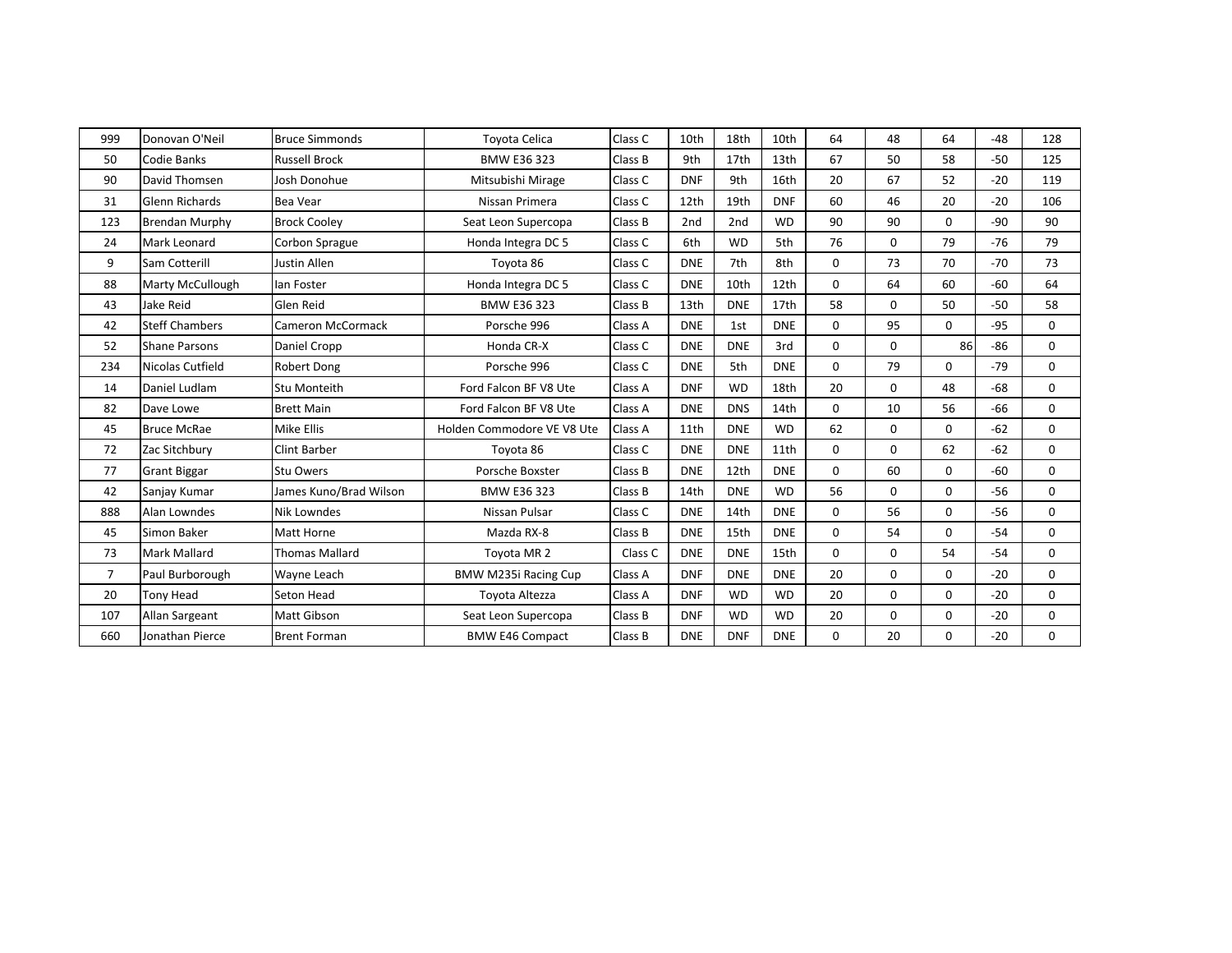|         | 2 Hour Class A        |                     |                            |         |                 |            |            |                  |                          |          |       |          |
|---------|-----------------------|---------------------|----------------------------|---------|-----------------|------------|------------|------------------|--------------------------|----------|-------|----------|
| Car Num | <b>Driver</b>         | co-driver           | Car                        | Class   | R1 Pos R2 Pos   |            |            | R3 Pos R1 Points | R2 Points R3 Points Drop |          |       | Total    |
| 64      | David Whitburn        | Graham Ball         | BMW E92                    | Class A | 1st             | 2nd        | 2nd        | 95               | 90                       | 90       | $-90$ | 185      |
| 94      | Simon Ussher          | Jake Stoneman       | Ford Falcon FG V8 Ute      | Class A | 3rd             | 5th        | 1st        | 86               | 79                       | 95       | $-79$ | 181      |
| 57      | Paul Fougere          | Alex Fougere        | Holden Commodore VE V8 Ute | Class A | 6th             | 6th        | 3rd        | 76               | 76                       | 90       | $-76$ | 166      |
| 700     | <b>Philip Ross</b>    | Shane Dias          | Holden Commodore VE V8 Ute | Class A | 4th             | 4th        | 4th        | 82               | 82                       | 82       | $-82$ | 164      |
| 23      | <b>Greg Kroef</b>     | P.Manuell/B.Kroef   | Ford Falcon FG V8 Ute      | Class A | 2 <sub>nd</sub> | 7th        | <b>DNF</b> | 90               | 73                       | 20       | $-20$ | 163      |
| 82      | Dave Lowe             | <b>Brett Main</b>   | Ford Falcon BF V8 Ute      | Class A | <b>DNE</b>      | <b>DNS</b> | 5th        | $\Omega$         | 10                       | 79       | $-10$ | 79       |
| 14      | Daniel Ludlam         | <b>Stu Monteith</b> | Ford Falcon BF V8 Ute      | Class A | <b>DNF</b>      | <b>WD</b>  | 6th        | 20               | 0                        | 76       | $-20$ | 76       |
| 42      | <b>Steff Chambers</b> | Cameron McCormack   | Porsche 996                | Class A | <b>DNE</b>      | 1st        | <b>DNE</b> | $\Omega$         | 95                       | 0        | $-95$ | $\Omega$ |
| 234     | Nic Cutfield          | Robert Dong         | Porsche 996                | Class A | <b>DNE</b>      | 3rd        | <b>DNE</b> | $\mathbf{0}$     | 86                       | 0        | -86   | $\Omega$ |
| 45      | <b>Bruce McRae</b>    | Mike Ellis          | Holden Commodore VE V8 Ute | Class A | 5th             | <b>DNE</b> | <b>WD</b>  | 79               | 0                        | 0        | $-79$ | 0        |
| 7       | Paul Burborough       | Wayne Leach         | BMW M235i Racing Cup       | Class A | <b>DNF</b>      | <b>DNE</b> | <b>DNE</b> | 20               | 0                        | $\Omega$ | $-20$ | $\Omega$ |
| 20      | Tony Head             | Seton Head          | Toyota Altezza             | Class A | <b>DNF</b>      | <b>WD</b>  | <b>WD</b>  | 20               | 0                        | O        | $-20$ | $\Omega$ |

|         | 2 Hour Class B        |                        |                        |              |                    |                 |                 |                                          |                          |    |       |          |
|---------|-----------------------|------------------------|------------------------|--------------|--------------------|-----------------|-----------------|------------------------------------------|--------------------------|----|-------|----------|
| Car Num | <b>Driver</b>         | co-driver              | Car                    | <b>Class</b> | R <sub>1</sub> Pos | <b>R2 Pos</b>   |                 | R <sub>3</sub> Pos R <sub>1</sub> Points | R2 Points R3 Points Drop |    |       | Total    |
| 50      | David Banks           | Codie Banks            | BMW E36 323            | Class B      | 2 <sub>nd</sub>    | 4th             | 1st             | 90                                       | 82                       | 95 | $-82$ | 185      |
| 123     | <b>Brendan Murphy</b> | <b>Brock Cooley</b>    | Seat Leon Supercopa    | Class B      | 1st                | 1st             | <b>WD</b>       | 95                                       | 95                       |    | $-95$ | 95       |
| 43      | Jake Reid             | Glen Reid              | <b>BMW E36 323</b>     | Class B      | 3rd                | <b>DNE</b>      | 2 <sub>nd</sub> | 86                                       |                          | 90 | $-86$ | 90       |
| 77      | <b>Grant Biggar</b>   | <b>Stu Owers</b>       | Porsche Boxster        | Class B      | <b>DNE</b>         | 2 <sub>nd</sub> | <b>DNE</b>      | 0                                        | 90                       |    | $-90$ | 0        |
| 45      | Simon Baker           | Matt Horne             | Mazda RX-8             | Class B      | <b>DNE</b>         | 3rd             | <b>DNE</b>      | 0                                        | 86                       |    | $-86$ | 0        |
| 42      | Sanjay Kumar          | James Kuno/Brad Wilson | BMW E36 323            | Class B      | 4th                | <b>DNE</b>      | <b>WD</b>       | 82                                       |                          |    | $-82$ | 0        |
| 107     | Allan Sargeant        | Matt Gibson            | Seat Leon Supercopa    | Class B      | <b>DNF</b>         | <b>WD</b>       | <b>WD</b>       | 20                                       |                          |    | $-20$ | $\Omega$ |
| 660     | Jonathon Pierce       | <b>Brent Forman</b>    | <b>BMW E46 Compact</b> | Class B      | <b>DNE</b>         | <b>DNF</b>      | <b>DNE</b>      | 0                                        | 20                       |    | $-20$ |          |